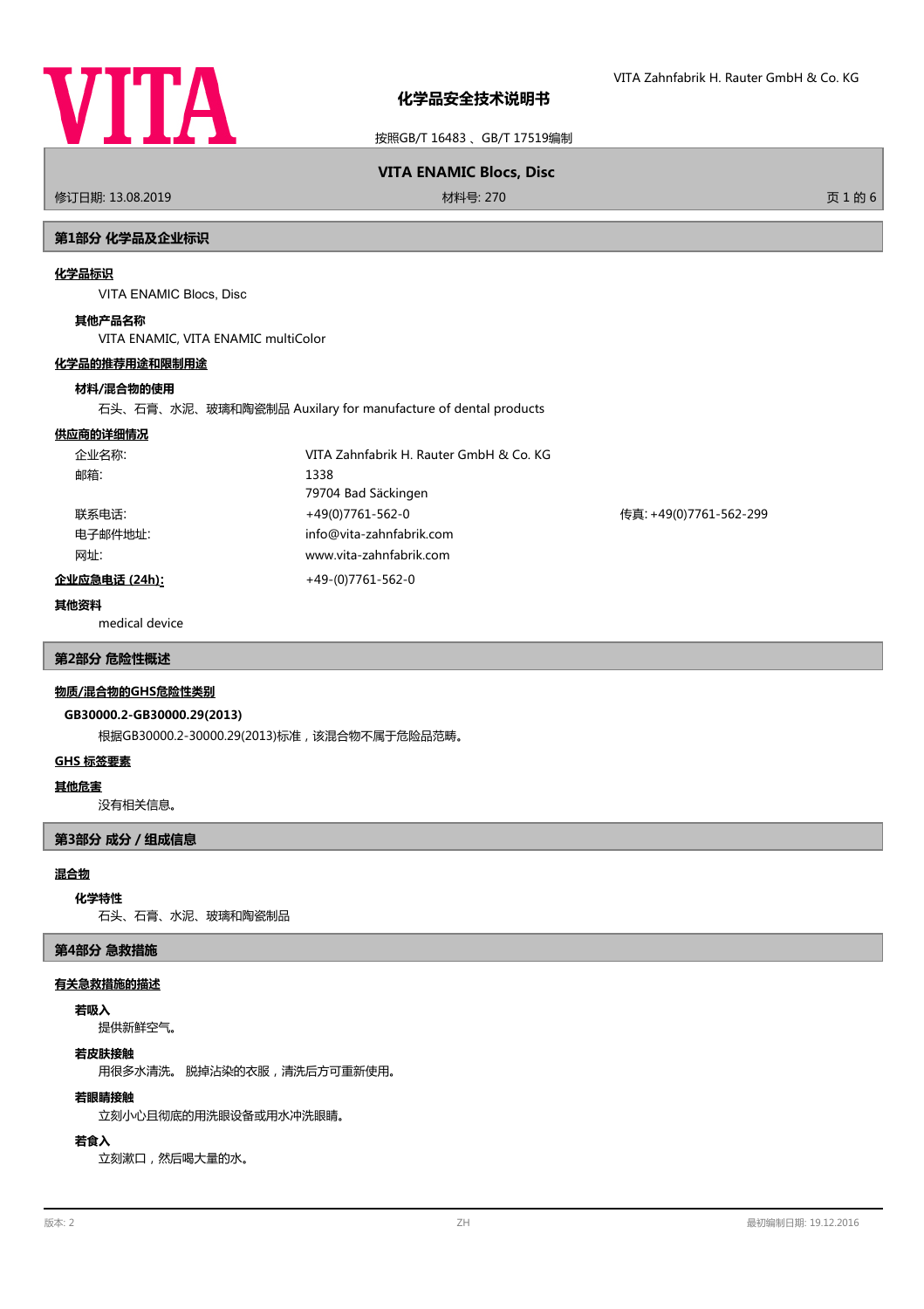# **最重要的症状和健康影响**

没有相关信息。

# **对医生的特别提示**

症状处理。

#### **第5部分 消防措施**

## **灭火介质**

#### **适合的灭火剂**

依照周边环境决定防火措施。

#### **特别危险性**

不易燃 。

#### **消防人员的特殊保护设备和防范措施**

火灾时: 使用不受周围空气影响的呼吸防护器。

#### **其他资料**

分开收集受污染的灭火水。切勿使其流入排水管道或地表水域。

#### **第6部分 泄漏应急处理**

#### **作业人员防护措施、防护装备和应急处置程序**

避免灰尘的形成。 勿吸入灰尘。

#### **环境保护措施**

勿使之进入地下水或水域。

#### **泄漏化学品的收容、清除方法及所使用的处置材料**

机械式吸取 取出的材料根据清除那一章处理。

#### **参照其他章节**

安全处理: 见 段 7 个人防护装备: 见 段 8 垃圾处理: 见 段 13

#### **第7部分 操作处置与储存**

#### **操作注意事项**

# **关于安全操作的提示**

不需要特别的预防措施。

# **关于防火、防爆的提示**

不需要特别的防火措施。

## **安全储存的条件,包括任何不兼容性**

容器密封好。 **对存放空间和容器的要求**

**共同存放的提示**

# 不需要特别的预防措施。

# **第8部分 接触控制和个体防护**

#### **控制参数**

# **工程控制方法**

#### **保护和卫生措施**

脱掉沾染的衣服。 休息前和工作结束时请洗手。 在工作场所不饮食、不抽烟、不擤鼻涕。

#### **眼部/面部防护**

戴防护眼罩/戴防护面具。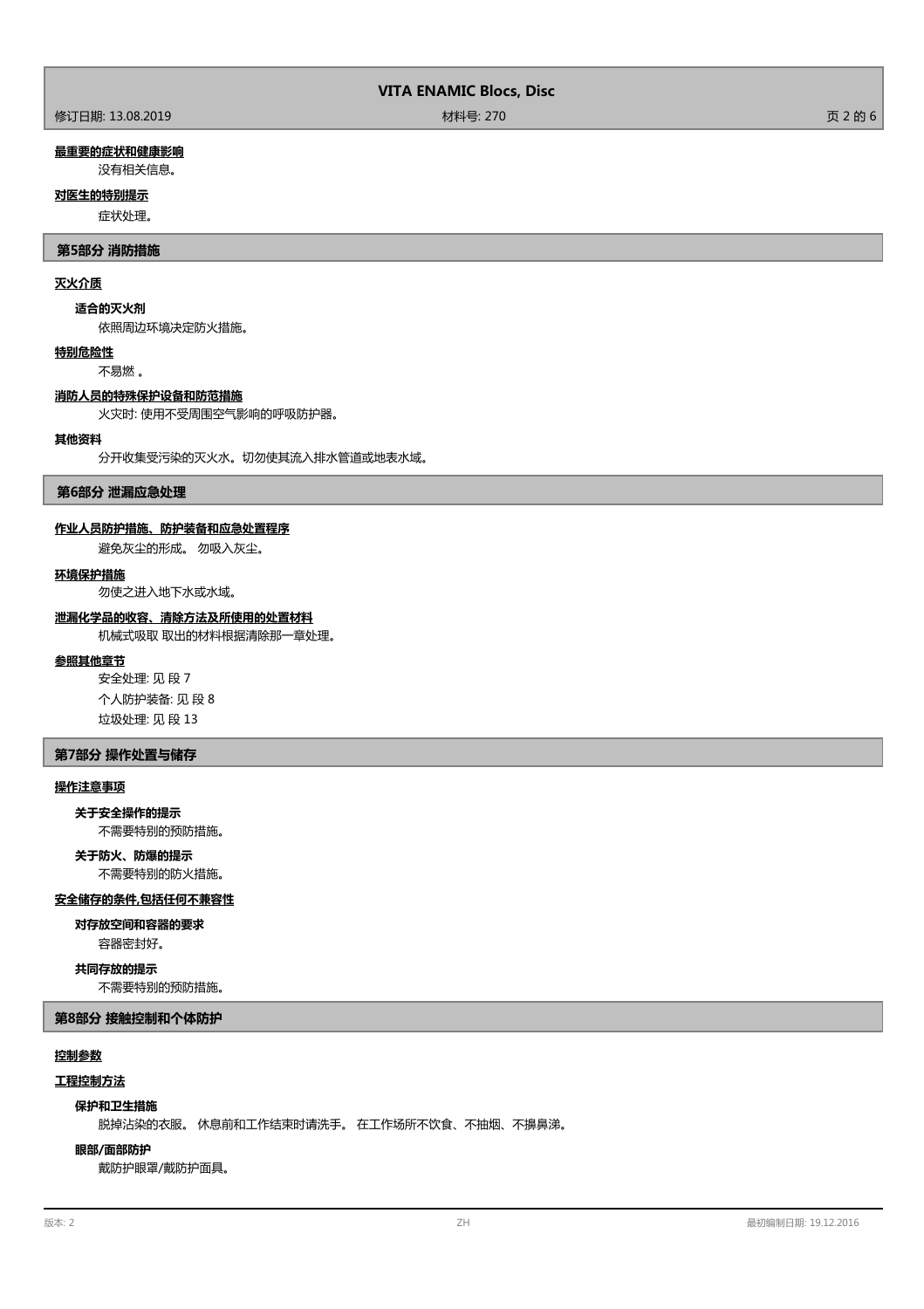# **VITA ENAMIC Blocs, Disc**

#### **手部防护**

处理化学工作材料时,只能戴带有CE认证标记含四位数检验号码的化学防护手套。 挑选抗化学药品的防护手套 时,必须视工作场所特性而定的危险物质浓度和数量而定。 最好向手套制造厂家询问清楚以上所提特殊用途的 手套之化学药品抵抗性。

#### **皮肤和身体防护**

防护服的使用。

#### **呼吸防护**

在通风不足的情况下 戴呼吸防护装置。 勿吸入灰尘。 确保有足够的通风且在关键位置上设置点状的抽气设施。

## **第9部分 理化特性**

| <u>基本物理和化学性质信息</u> |                           |
|--------------------|---------------------------|
| 聚合状态:              | 固态                        |
| 颜色:<br>气味:         |                           |
|                    | 无味                        |
| pH值:               | 没有界定                      |
| 物理状态变化             |                           |
| 熔点:                | 没有界定                      |
| 沸点/沸腾范围:           | $\overline{\cdot}$        |
| 闪点:                | $\overline{?}$            |
| 易燃性                |                           |
| 固体:                | 没有界定                      |
| 气体:                | 不适用                       |
| 爆炸性特性              |                           |
| 本产品不:有爆炸危险的。       |                           |
| 爆炸下限:              | 没有界定                      |
| 爆炸上限:              | 没有界定                      |
| 自燃温度               |                           |
| 固体:                | 没有界定                      |
| 气体:                | 不适用                       |
| 分解温度:              | 没有界定                      |
| 助燃特性<br>不助燃。       |                           |
| 蒸汽压力:              | $\le$ =1100 hPa           |
| (在 50 °C)          |                           |
| 相对密度:              | 2,00000 g/cm <sup>3</sup> |
| 水溶性:               | 不                         |
| 在其它溶剂中的溶解度<br>没有界定 |                           |
| 辛醇/水分配系数:          | 没有界定                      |
| 相对蒸气密度:            | 没有界定                      |
| 蒸发速率:              | 没有界定                      |
| 其他资料或数据            |                           |
| 固体:                | 0,0%                      |
| 第10部分 稳定性和反应性      |                           |

## **反应性**

当按规定处理和存储时无有害反应。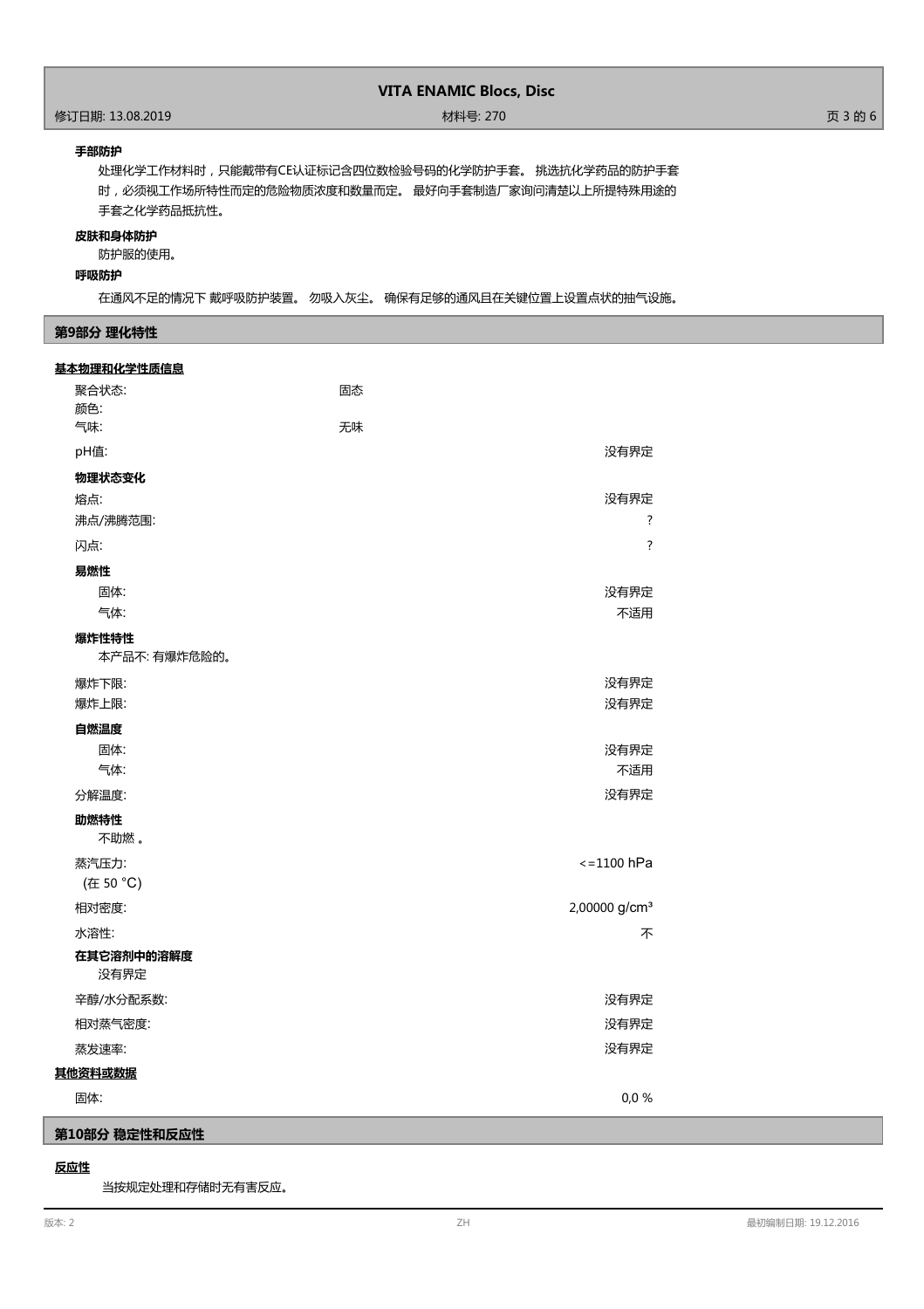#### **稳定性**

该产品在正常室温存储时是稳定。

# **危险反应**

无已知的危险反应。

# **避免接触的条件**

没有/没有

#### **禁配物**

没有相关信息。

#### **危险的分解产物**

无已知的危险分解产物。

## **第11部分 毒理学信息**

#### **急性毒性**

#### **急性毒性**

现有数据不符合分类标准。

#### **刺激和腐蚀**

现有数据不符合分类标准。

#### **呼吸或皮肤过敏**

现有数据不符合分类标准。

#### **致癌性、生殖细胞突变性、生殖毒性**

现有数据不符合分类标准。

# **特异性靶器官系统毒性 一次接触**

现有数据不符合分类标准。

## **特异性靶器官系统毒性 反复接触**

现有数据不符合分类标准。

#### **肺内吸入异物的危险**

现有数据不符合分类标准。

# **测试的补充说明**

根据(EC)第1272/2008号条例[化学品分类及标记全球协调制度],该混合物不属于危险品范畴。

## **第12部分 生态学信息**

#### **生态毒性**

本产品不: 生态毒性。

# **持久性和降解性**

本产品未经检验。

# **生物富集或生物积累性**

本产品未经检验。

#### **土壤中的迁移性**

本产品未经检验。

#### **其他有害作用**

没有相关信息。

#### **其他资料**

避免释放到环境中。

#### **第13部分 废弃处置**

# **废弃物处置方法**

#### **建议**

勿使之进入地下水或水域。 根据官署的规定处理废物。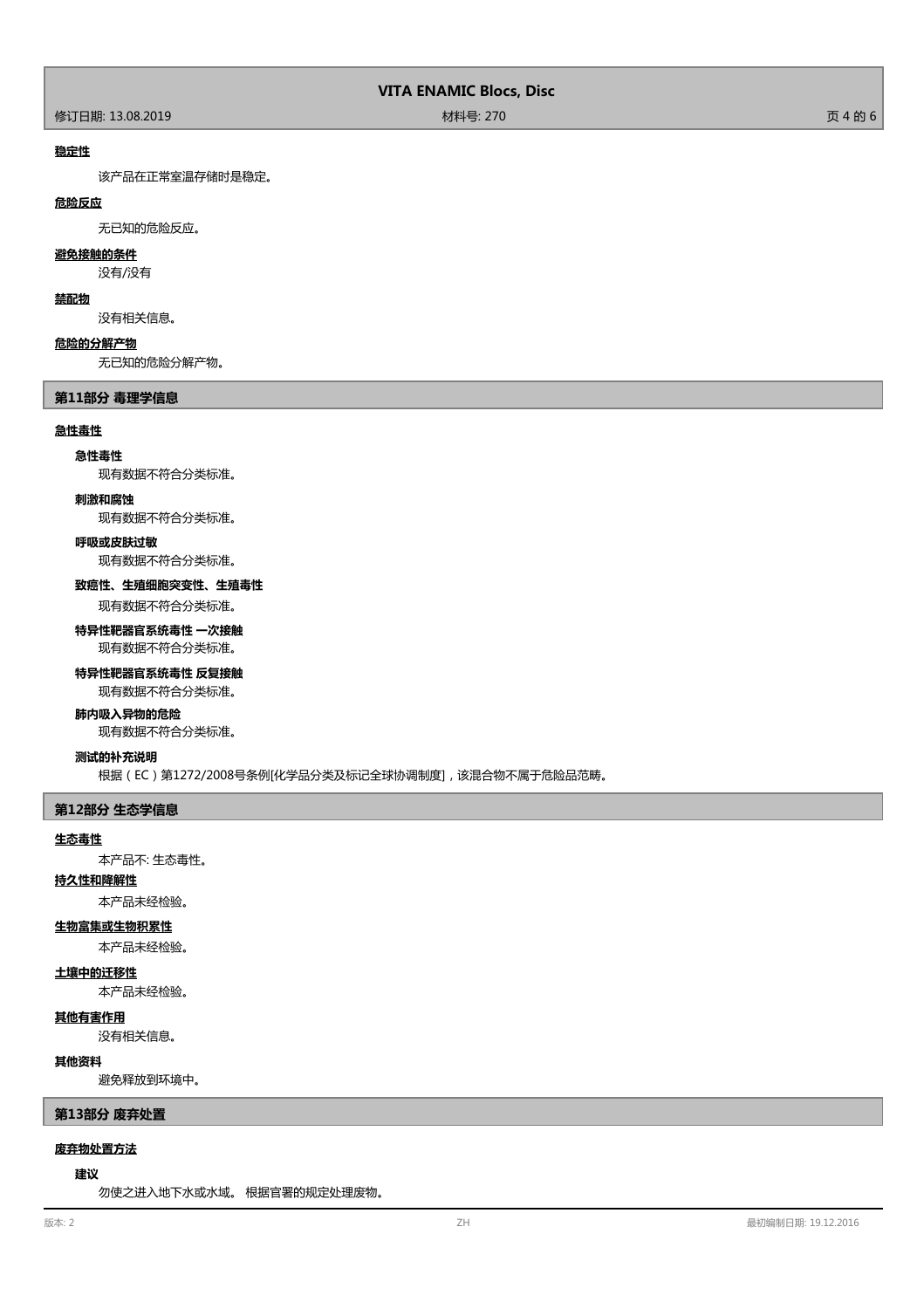# 修订日期: 13.08.2019 材料号: 270 页 5 的 6

#### **受污染的容器和包装的处置方法**

用很多水清洗。 完全清空的包装材料可以回收再利用。

#### **第14部分 运输信息**

| 海运 (IMDG)             |                  |  |
|-----------------------|------------------|--|
| UN号:                  | 根据运输法规,未被分类为危险品。 |  |
| <u> 联合国运输名称:</u>      | 根据运输法规,未被分类为危险品。 |  |
| 联合国危险性分类:             | 根据运输法规,未被分类为危险品。 |  |
| 包装类别:                 | 根据运输法规,未被分类为危险品。 |  |
| 空运 (ICAO-TI/IATA-DGR) |                  |  |
| UN号:                  | 根据运输法规,未被分类为危险品。 |  |
| 联合国运输名称:              | 根据运输法规,未被分类为危险品。 |  |
| 联合国危险性分类:             | 根据运输法规,未被分类为危险品。 |  |
| 包装类别:                 | 根据运输法规,未被分类为危险品。 |  |
| ユーマー・ホーム ハーナー         |                  |  |

# **对环境的危害**

对环境有害的物质: カランド インファイル かいしゃ 不

# **使用者特殊预防措施**

没有相关信息。

#### **大宗货物运输根据 MARPOL-公约 73/78 附录 II 和 IBC-Code**

不适用

#### **第15部分 法规信息**

## **化学品的安全、健康和环境条例**

#### **国家的规章**

# **第16部分 其他信息**

#### **缩略语和首字母缩写**

ADR: Accord européen sur le transport des marchandises dangereuses par Route (European Agreement concerning the International Carriage of Dangerous Goods by Road) IMDG: International Maritime Code for Dangerous Goods IATA: International Air Transport Association GHS: Globally Harmonized System of Classification and Labelling of Chemicals EINECS: European Inventory of Existing Commercial Chemical Substances ELINCS: European List of Notified Chemical Substances CAS: Chemical Abstracts Service LC50: Lethal concentration, 50% LD50: Lethal dose, 50% CLP: Classification, labelling and Packaging REACH: Registration, Evaluation and Authorization of Chemicals GHS: Globally Harmonised System of Classification, Labelling and Packaging of Chemicals UN: United Nations DNEL: Derived No Effect Level DMEL: Derived Minimal Effect Level PNEC: Predicted No Effect Concentration ATE: Acute toxicity estimate LL50: Lethal loading, 50% EL50: Effect loading, 50% EC50: Effective Concentration 50%